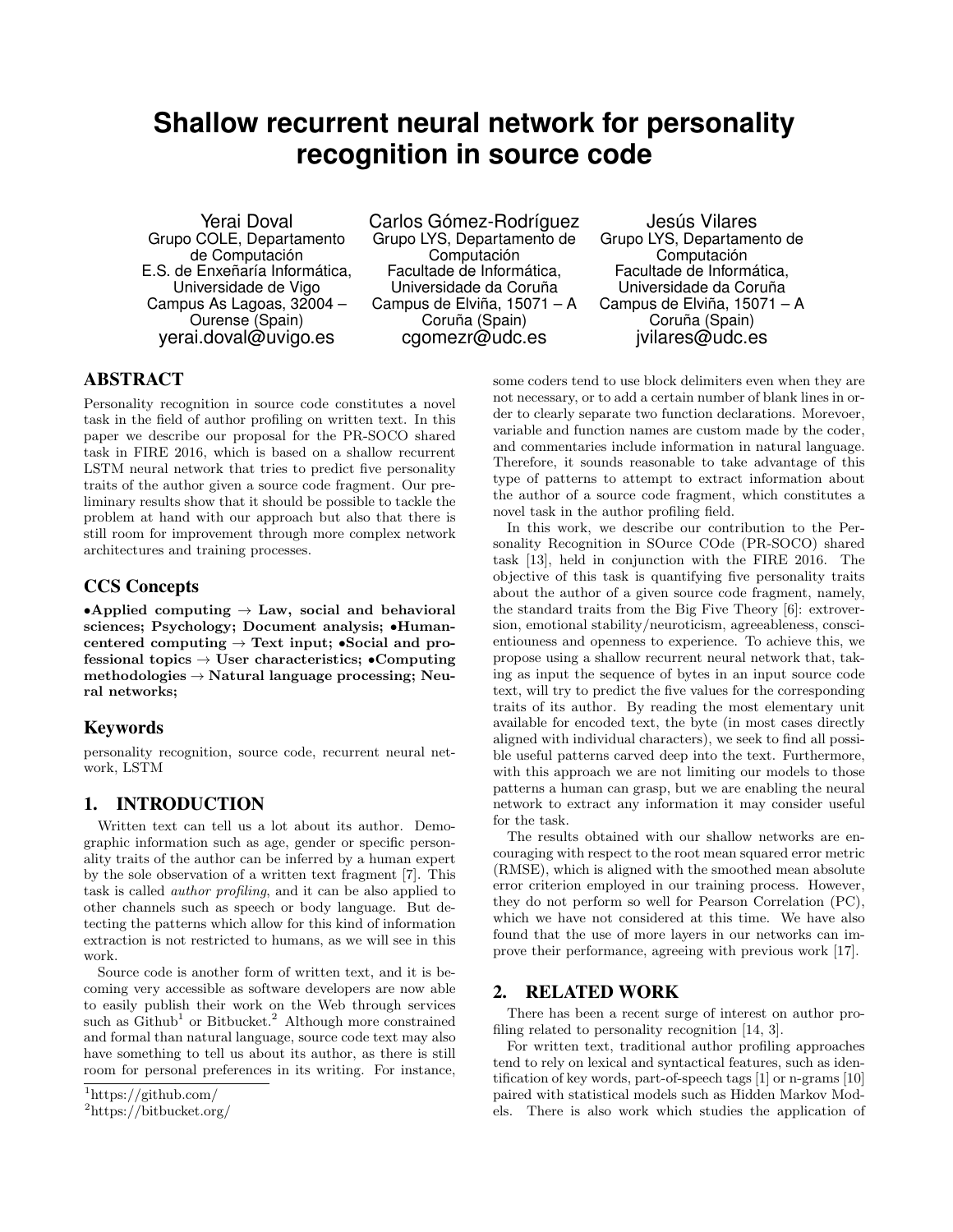these traditional techniques on short informal texts, which often translates into lower performance figures than those obtained for regular texts [18].

However, author profiling is not restricted to written text. Mairesse et al [12] extend this type of analysis to speech, where features such as sound frequencies and the duration of pauses made by the speaker are considered. Biel et al [2] go one step further by analysing Youtube videos and adding what they call "nonverbal cues" to the feature set, which take into consideration the different types of motion that can be observed in the video. There are even approaches that analyse the structure and topology of the social network of subjects [16].

Regarding the psychological aspects of this work, the proposed task relies on the so-called Big Five Theory [6] to establish the personality traits to be predicted: extroversion, neuroticism, agreeableness, conscientiousness, and openness to experience. It is worth noting that although in trait theory there are more than five traits, the most extended theoretical approaches reduce its total number to five, as in the case of the Big Five Theory, or even to just three: neuroticism, extraversion and psychoticism [15].

#### 3. THE PROPOSED APPROACH

Written text, either natural language or source code, can be viewed as a sequence of basic elements such as sentences, words or characters, to name a few possibilities. Given a particular domain, we can choose the sequential view of the input text which best fits our needs. In our case, source code is full of reserved keywords such as if, return or while, so a word-based approach may seem appropriate at first, as the word vocabulary seems to be relatively fixed and reduced. However, the problem then comes with the custom names given by the coder to classes, variables, functions, etc. which have an unpredictable nature and do not fit well in a strict vocabulary approach. Furthermore, it would be interesting that the vocabulary of sequence elements was as small as possible since this affects the required size of the input layer of our models. In order to keep things simple, we will not follow a word-level or character-level approach but a pure byte-level approach, thus limiting the size of the vocabulary to 256 possible byte values.

To process these byte sequences we will use recurrent neural networks, as they are a perfect fit for sequential data [5]. Thus, each byte from the input sequence is fed to the network at each time step through the input layer, which transforms byte values into internal representations that can be manipulated by the hidden layers of the network. Moreover, the output of these hidden layers is not only influenced by the current input but also by some of the information retained from those bytes processed at previous time steps. This is achieved thanks to the recurrent connections added to the neurons in these layers of the network. Once the final byte from the input sequence has been processed, the output from the last hidden layer corresponding to the last time step is then used to perform a linear transformation and produce as a result a vector of five values, each of them corresponding to a particular personality trait (as described in Section 2). In order to achieve this, the network had to be accurately trained to return relevant values at its output and not just random garbage. In this case, we have configured it to minimize the difference between its obtained output and the desired one for each input sequence. More precisely, we



Figure 1: Simplified view of the neural network used. The first layer should have 256 neurons, one per possible input byte value. The second layer, the only hidden layer in this case, is conformed by recurrent LSTM units. The last layer is the output layer, and has exactly 5 neurons, one for each trait we want to calculate.

have used a smoothed mean absolute error as the training criterion of the network, which uses a squared term if the absolute element-wise error falls below one, making it less sensitive to outlier data and preventing exploding gradients, a common problem in neural network training [8].

It is worth noting that, in contrast with previous work (see Section 2), our approach does not require a feature engineering phase as neural networks, in their training processes, reflect the most interesting features from the input domain in the values of their parameters, sometimes referred to as weights.

Lastly, we opted for feeding the network with input instances (sequences) which are independent from each other, so that the important dependence relationships (patterns) between elements (bytes) of a sequence may be observed by our model. For this reason, we have constructed sequences from whole source code packages. As these sequences can be quite long (see Section 4), traditional recurrent networks may have problems to recall important information extracted at the beginning of the input sequence while they are processing the last elements of it. In order to address this limitation, we use long short term memory (LSTM) units as the neurons in the hidden layers of the network [9]. These units pack a memory cell and other elements that manipulate its contents, thus enabling them to remember important information from the distant past of an input sequence. See Figure 1 for a simplified visual representation of this model.

## 4. EXPERIMENTS

Our models were implemented using the scientific framework Torch [4] and the recurrent neural network library torch-rnn [11]. We took advantage of the GPU computing capabilities of these resources using an Nvidia GTX Titan X. For further implementation details, the source code will be made available at https://cloud.wyffy.com/index.php/s/ EphokbtRuQ43BWc.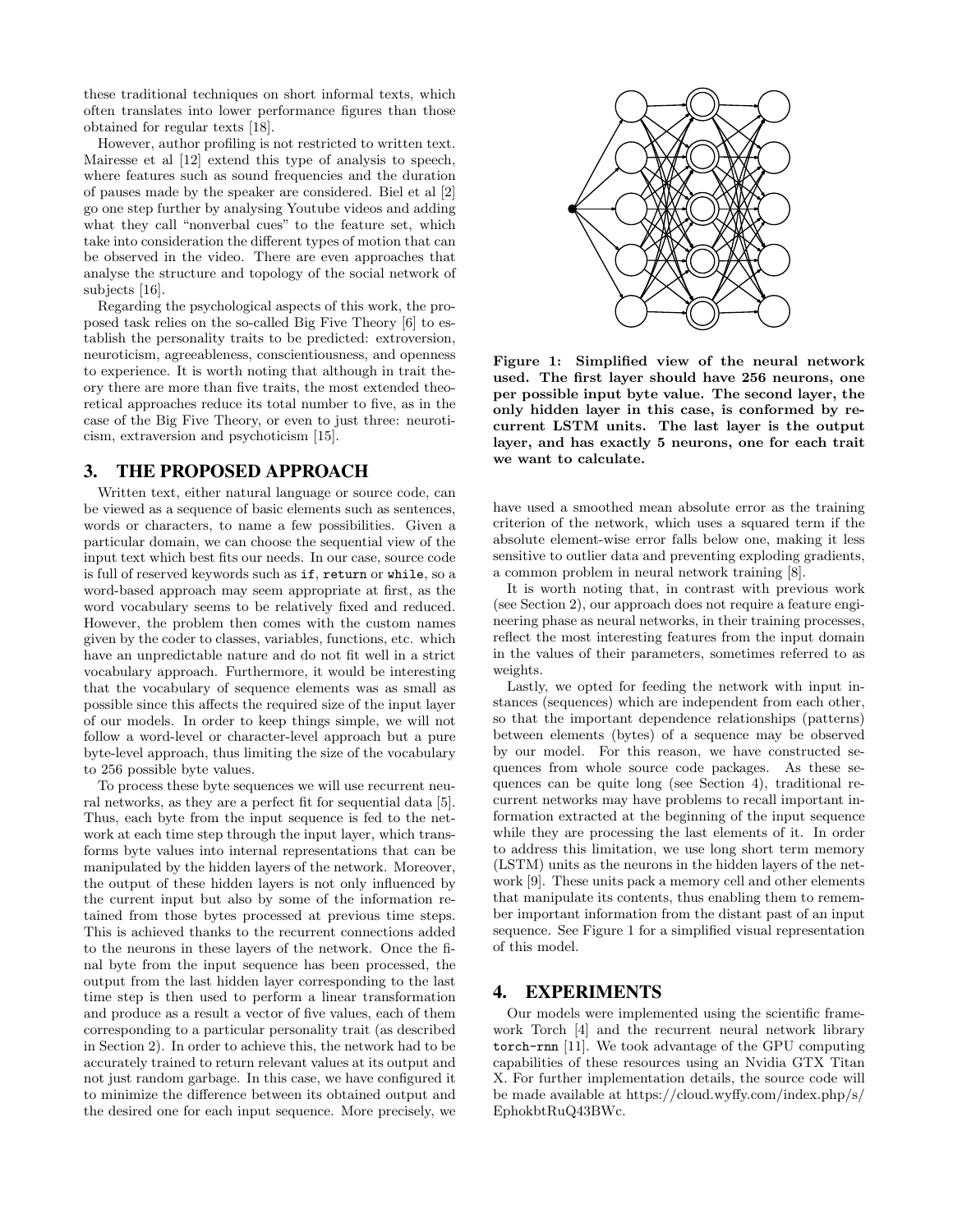

Figure 2: Text is represented as sequences of byte values which are then gathered into batches (grey filled rectangles) where they are padded with zeros at the beginning.

#### Training and validation

First of all, we have preprocessed the training corpus given by the PR-SOCO organization to best fit the training procedure of the neural network. In this vein, we have merged the personality information (i.e. the personality trait values) from each one of the 49 developers right after the end marker of the package of their source code files. This way our input format contains the input sequence to the network above the marker and the desired output one line below. Then we merged all resulting files into a single one and shuffled the instances, resulting in a total of 1600 instances. The validation dataset was built taking the first 141 instances from the resulting file, leaving the rest for training.

The shortest meaningful sequence in the training corpus has length 34, the longest 27654 and the average one is approximately 4823 characters long. Regarding the personality scores in the training corpus, their values fall in the range 20–80 and their means are: 49.92 for neuroticism, 45.22 for extroversion, 49.51 for openness, 47.02 for agreeableness and 46.37 for conscientiousness.

In order to benefit from the processing power of the GPU, we gathered input sequences into batches. Since all sequences in a given batch must have the same length, we padded the shorter sequences with zeros at the beginning. Unfortunately, this was not exactly the case throughout our experiments, and until very recently the padding was being added to the end of shorter sequences instead, giving rise to a bug were these sequences were automatically discarded in the training process. This bug did not affect experiment settings with a batch size of 1.

We show in Figure 2 how some sample input texts are represented as sequences of byte values which are then gathered into batches where they are appropriately padded with zeros at the beginning.

The training process consists of 100 full cycles (epochs) through the training corpus. The time needed to accomplish this depends on the complexity of the network and the batch size used. As an example, one epoch in a network with two hidden layers of 300 neurons each and a batch size of 1 can take up to 4.8 hours while using a batch size of 10 reduces the training time to 2.6 hours. Similarly, adjusting the batch size to 10, a network formed by a 300 neurons hidden layer needs 2 hours to train through one epoch. It is important



Figure 3: Training and validation error evolution through 100 training epochs for three different model configurations.

|            | $\#$ hlayers | batch size |
|------------|--------------|------------|
| $run01-v2$ |              | 10         |
| run02      |              | 10         |
| $run03-v2$ |              | 20         |
| run04      |              |            |
| $run05-v2$ |              |            |

Table 1: Number of hidden layers and batch size of the models used for the test runs. All of them have 300 neurons per hidden layer. The difference between  $run04$  and  $run05-v2$  is the training time, greater in the latter case.

to note that this figures would be lower if we did not run multiple training processes in parallel.

In Figure 3 we show our preliminary experiments to attest for the capacity of our models to tackle the task at hand. Although the observed behaviour in training time of these models was acceptable and invited us to use them against the test corpus (which we will describe shortly), they were affected by the padding bug mentioned earlier and cannot be considered as clear evidence of the performance of the models. Since the batch size was established to 10, the bug caused the models to train with a tenth of the total training and validation instances. In any case, as we can see in the graph, it seems beneficial for the generalization capabilities of a neural network trained for this task to add at least one extra hidden layer to its architecture (steady training data fit and lower final validation error), while adding neurons to a sole hidden layer results in a counterproductive measure.

#### Testing and official results

The test corpus supplied by the PR-SOCO organization did not undergo a preprocessing stage such as the one described above. In this case we have to evaluate 21 developers whose source code is fragmented in 750 test instances. The maximum sequence length observed is 33550, the minimum 114 and the mean 3743.

For the five runs performed on the test data, we have used five different models differing in the number of hidden layers and batch size to be employed, which are related in Table 1.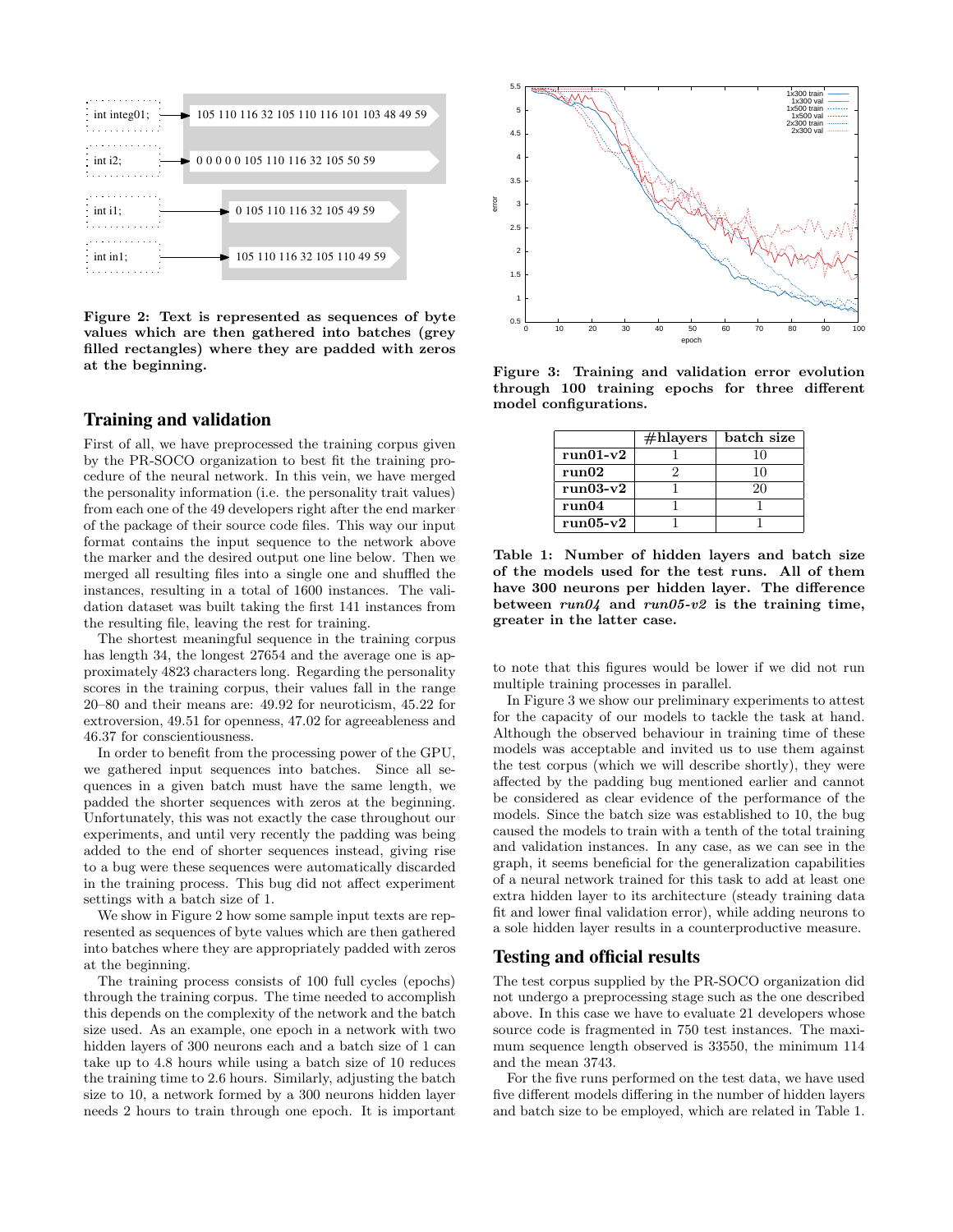|            | N     | E     | $\Omega$ | A     | $\mathbf C$ |
|------------|-------|-------|----------|-------|-------------|
| $run01-v2$ | 11.99 | 11.18 | 12.27    | 10.31 | 8.85        |
| run02      | 12.63 | 11.81 | 8.19     | 12.69 | 9.91        |
| $run03-v2$ | 10.37 | 12.5  | 9.25     | 11.66 | 8.89        |
| run04      | 29.44 | 28.8  | 27.81    | 25.53 | 14.69       |
| $run05-v2$ | 11.34 | 11.71 | 10.93    | 10.52 | 10.78       |
| task mean  | 12.75 | 12.27 | 10.49    | 12.07 | 10.74       |

Table 2: Official PR-SOCO RMSE results over 5 runs. Personality traits: (N)euroticism, (E)xtroversion, (O)pennes, (A)greeableness and  $(C)$ onscientiousness.  $run02$  is the only run affected by the batch padding bug.

|            | N       | E    | Ω       | A       | $\mathbf C$ |
|------------|---------|------|---------|---------|-------------|
| $run01-v2$ | $-0.01$ | 0.09 | $-0.05$ | 0.2     | 0.02        |
| run02      | $-0.18$ | 0.21 | $-0.02$ | $-0.01$ | $-0.3$      |
| $run03-v2$ | 0.14    | 0.0  | 0.11    | $-0.14$ | 0.15        |
| run04      | $-0.24$ | 0.47 | $-0.14$ | 0.38    | 0.32        |
| $run05-v2$ | 0.05    | 0.19 | 0.12    | $-0.07$ | $-0.12$     |
| task mean  | 0.04    | 0.06 | 0.09    | $-0.01$ | -0.01       |

Table 3: Official PR-SOCO PC results over 5 runs. Personality traits: (N)euroticism, (E)xtroversion, (O)pennes, (A)greeableness and (C)onscientiousness.

All of them have 300 neurons per hidden layer and have been trained with the whole training corpus, including the validation part. Note that the difference between  $run04$  and  $run05-v2$  is the training time, longer in the latter case. The only run affected by the padding bug was  $run02$ .

In Tables 2 and 3 we can see our official results obtained for the PR-SOCO task. In general, the correlation scores are quite low while the RMSE figures are acceptable (considering that they beat the task average) except for  $run04$ , whose better results in correlation might be attributed to a mere coincidence. On the other hand, we see that RMSE scores for  $run02$  are quite good despite being the only case affected by the batch padding bug mentioned above. This fact seems to be related with the benefits provided by the extra network layer that the corresponding model has with respect to the rest. We can also observe, in the difference between  $run04$  and  $run05-v2$ , that allowing the model to train for longer periods of time is indeed useful to attain good performance. Finally, at this time the data available do not allow us to extract any particular conclusion about the influence of the batch size on our results.

It is worth noting that, unfortunately, we could not re-run the 2-hidden layer network without the padding bug against the test corpus because of time constraints. Nevertheless, in order to confirm the hypothesis that adding an extra layer to the network is beneficial to its performance, we have conducted some *a posteriori* experiments with the training corpus. In Figure 4 we can see how the 2-hidden layer network obtains, once again, better generalization capabilities than the 1-hidden layer network.

#### 5. CONCLUSIONS

Source code is a form of written text which has been becoming very accessible in recent years. While more con-



Figure 4: Training and validation error evolution for 1 and 2-hidden layer networks not affected by the padding bug.

strained and formal than natural language due to its very nature, it also allows for some personal preferences to pour down into its structure and content, giving rise to the possibility of author profiling on it.

In this paper we have shown our proposal for personality recognition in source code. Viewing such text as a sequence of characters (or bytes), we have used shallow recurrent neural networks as our personality trait predictors. In order to maximize the pattern detection capabilities of our model, we have fed entire source code packages as sequence inputs to the network. The network learning criterion was a smoothed mean absolute error, less sensitive to outliers than RMSE or the mean absolute error.

Given the encouraging results obtained, we think that our approach may be a viable one to tackle this problem. On one hand, the RMSE figures obtained, which are aligned with the criterion we were optimizing for, are positive considering that we have used a shallow network, whose expressivity power is limited, with large input sequences. On the other hand, we have found some hints pointing at a better performance in the case of using deeper neural networks and training them for longer periods of time, which may constitute immediate ways of improving our results.

As future lines of work, we will try to improve our results by adding more layers to our neural network—in a one-byone fashion until we see no more significant improvement—, and also by introducing a new training criterion that considers the correlation between instances. Another interesting research line would be the study and visualization of the activation mechanisms which occur within the network at evaluation time in order to try to interpret the patterns, or features, that the model has previously extracted during the training phase. In other words, to analyse the behaviour of the network to try to observe human interpretable patterns and thus distil the knowledge condensed in the network.

#### 6. ACKNOWLEDGMENTS

This work has been partially funded by the Spanish Ministerio de Economía y Competitividad through projects FFI2014-51978-C2-1-R and FFI2014-51978-C2-2-R, and by Xunta de Galicia through an Oportunius program grant.